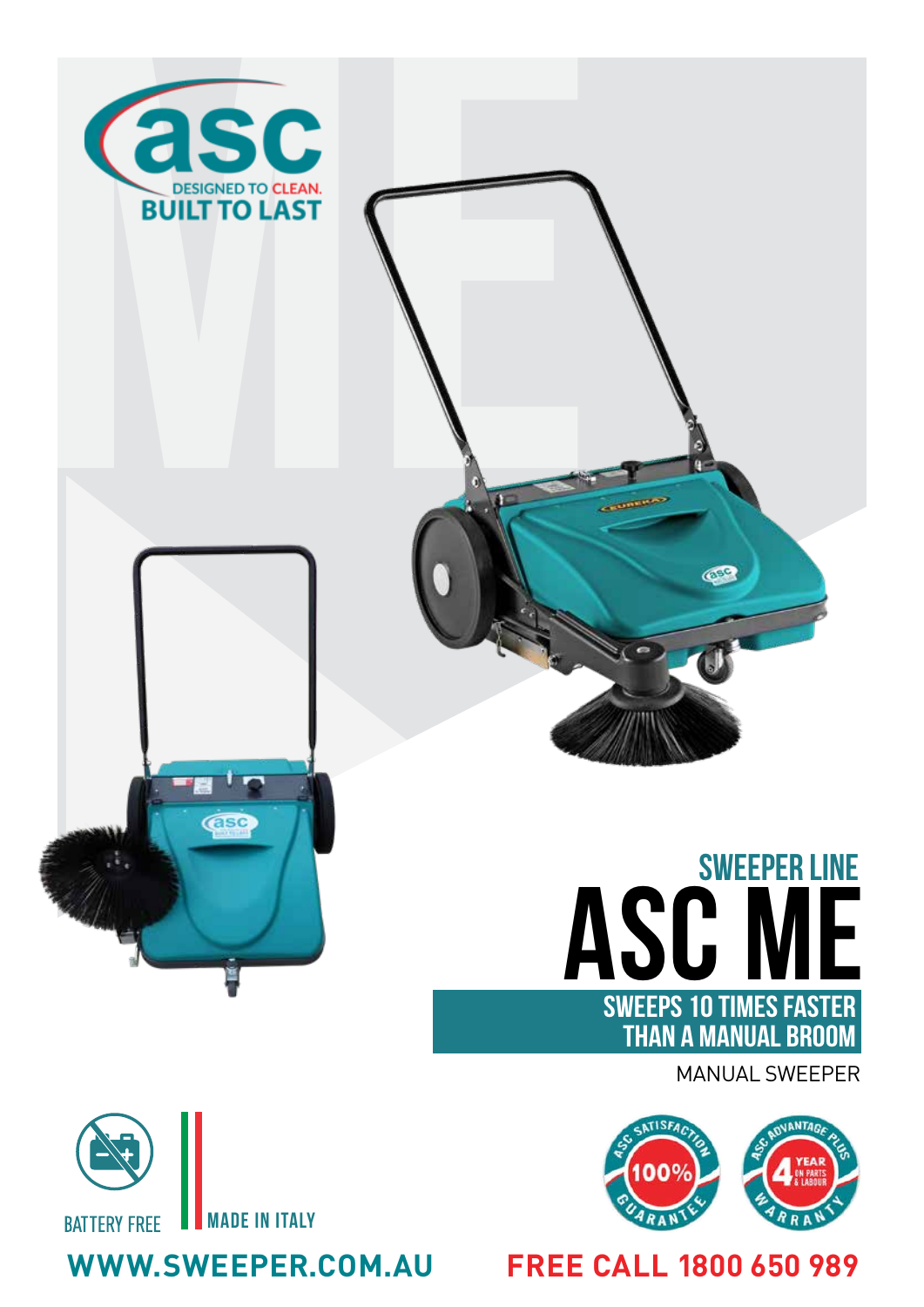# **ASC ME**

## **MANUAL SWEEPER**

## **ASC ME**

**MANUAL SWEEPER MEASURE CONTRACT CONTRACT CONTRACT CONTRACT CONTRACT CONTRACT CONTRACT CONTRACT CONTRACT CONTRACT CONTRACT CONTRACT CONTRACT CONTRACT CONTRACT CONTRACT CONTRACT CONTRACT CONTRACT CONTRACT CONTRACT CONTRACT** The ASC ME is a handmade world class Heavy Duty Push sweeper designed to outlast all competitive models on the market. Long term data market collection data suggests that the average ASC Eureka ME model has a lifespan of 15 + years in industrial applications making it a very practical & safe long term investment.

The ASC ME sweeper works well on any hard surfaces. These surfaces include concrete, bitumen, carpet, crushed sand, astro turf as well as steel floors.

The ASC ME is a manual sweeper with a total cleaning path of 730 mm.

It can clean up to 2.190 m<sup>2</sup>/h and is therefore more than 10 times faster than sweeping with a broom.

The ASC ME combines PRODUCTIVITY and CONVENIENCE, and it can be used to clean any small or medium sized floor area.

## **ADJUSTABLE HANDLE**



The handle can be regulated according to the height of the operator, guaranteeing comfort and efficiency.

## **ROBUST FRAME**



The Picobello's steel frame is sand blasted and treated with an anti-corrosion coating, guaranteeing strength and resistance.

## **ROBUST HOPPERS**



The robust front and rear hoppers are also high capacity.

## **ADJUSTABLE MAIN BRUSH**



The pressure of the main brush can be regulated to achieve optimal sweeping results on any type of floor.





- 100% eco-friendly;
- Simple and versatile;
- Completely silent
- Agile in congested spaces;
- Provides quick, low-cost cleaning;
- Suitable for use on uneven or external surfaces;
- Ideal for cleaning driveways, gardens, apartment buildings, sports facilities.

## **FEATURES**

### 3 INNOVATION AWARDS

Verona, 2005 "Pulire" winning all categories.

Birmingham, 2013 "Cleaning Show".

Australia, 2013 at the exclusive "INCLEAN".



## **WWW.SWEEPER.COM.AU FREE CALL 1800 650 989**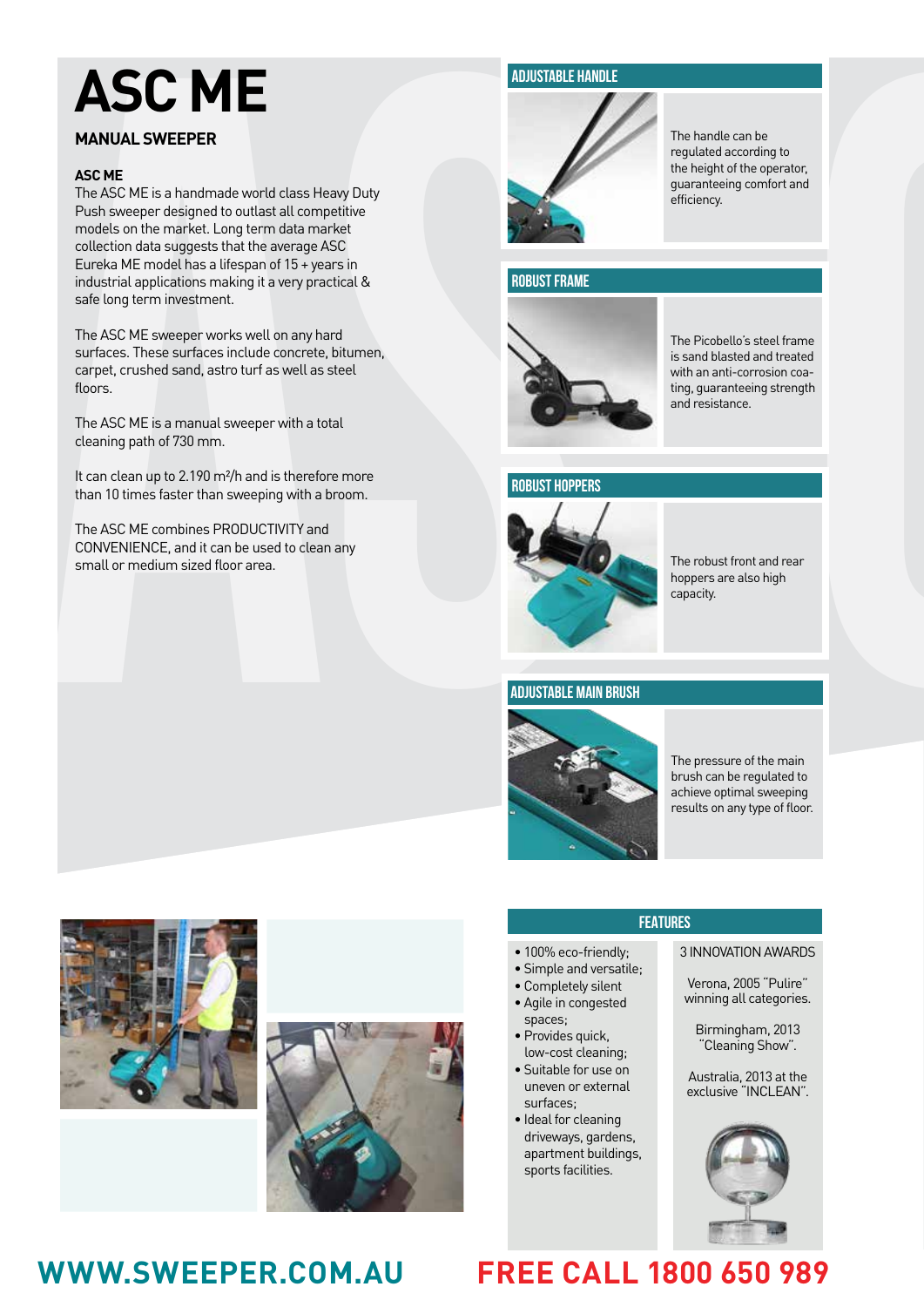

Adjustable and impact resistant, the side brush is used to clean along edges and in corners.



## **WWW.SWEEPER.COM.AU FREE CALL 1800 650 989**

Large rear wheels provide excellent maneuverability and are mounted on self-lubricating bearings.